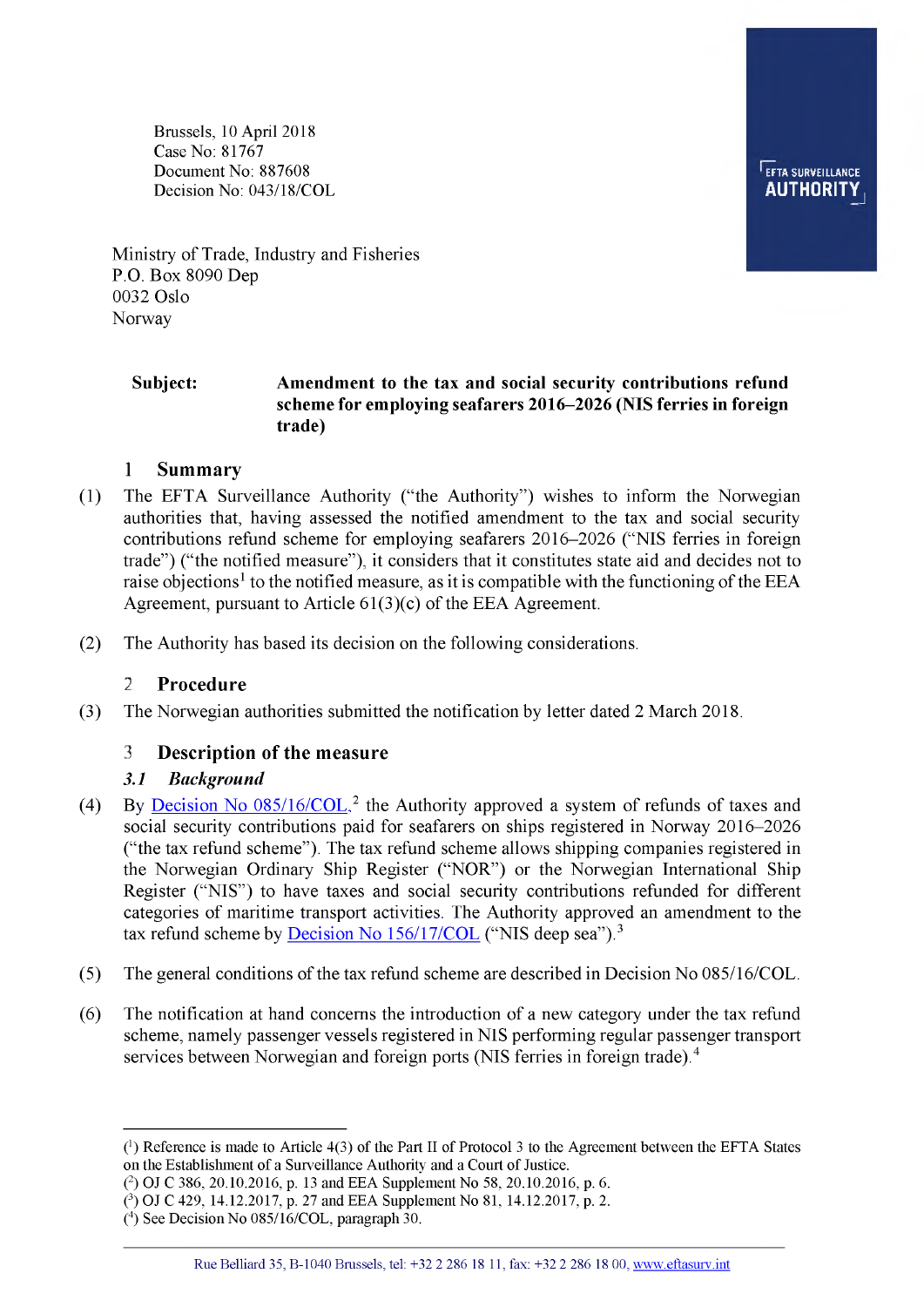- (7) The Norwegian Government presented the notified measure in its Maritime Strategy on 29 May 2015,<sup>5</sup> but held off with its implementation, pending the outcome of a case initiated by the Authority in field of the internal market – regarding "trade area limitations for passenger vessels registered in NIS". The Authority closed that case b[y Decision No 199/17/COL.](http://www.eftasurv.int/da/DocumentDirectAction/outputDocument?docId=4049)
- <span id="page-1-3"></span>(8) Under the current regulation, NIS ferries are not allowed to operate ferry routes between Norwegian and foreign ports, cf. Article 4 of the "NIS Act"[6](#page-1-0). The general objective for maintaining this trade area limitation in NIS is to secure EEA employment conditions for seafarers on NOR-registered vessels when operating in or in close connection to Norway.
- (9) Ships registered in NIS can recruit crew on globally competitive wages effectively allowing the ship owners to lower their employment costs by replacing EEA seafarers with crew from low-cost third countries. In the closure Decision No 199/17/COL, the Authority considered that the trade area limitation set out in the NIS Act, applicable to NIS-registered vessels with respect to scheduled passenger services, was a restriction justifiable under EEA law on the grounds of overriding reasons of public interest.
- (10) With the introduction of the notified measure, the Norwegian authorities intend to amend the Norwegian legislation so that ferries that operate between Norwegian and foreign ports offering overnight lodging and sailing a route longer than 300 nautical miles, can register in NIS. The notified measure offers shipping companies with such ferries registered in NIS a refund of income taxes and social security contributions paid for seafarers. The refund will be limited to NOK 208 000 per seafarer per year, which equals the refund limit for the categories offshore vessels in NOR and construction vessels in NIS. Furthermore, only seafarers that are part of the ship's safe manning<sup>7</sup> will qualify for a refund.
- (11) The notified measure makes NIS an alternative for undertakings that otherwise would have to choose between NOR and foreign registers, and hence might consider flagging their vessels in non-EEA registers.

## *3.2 Objective*

(12) The notified measure, applicable to ship owners employing seafarers from EEA countries on NIS vessels as explained above, aims at reducing the wage gap for seafarers from highcost countries compared to seafarers from low-cost countries, thereby stimulating the employment of the former. The objective of the notified measure is thus to stimulate the development of the maritime cluster and maintaining EEA employment and EEA maritime know-how.

#### *3.3 National legal basis*

(13) The national legal basis for the notified measure is Article 4 of the Act on subsidies for the employment of workers at sea $8$  and Article 14 of the Regulation on subsidies for the employment of workers at sea.<sup>[9](#page-1-2)</sup>

<span id="page-1-0"></span>**<sup>(5)</sup>** *[Maritime muligheter - blå vekst\\_ for grønn \\_ fremtid Regjeringens maritime strategi.](https://www.regjeringen.no/contentassets/05c0e04689cf4fc895398bf8814ab04c/maritim-strategi_web290515.pdf)*

<span id="page-1-1"></span>**<sup>(6</sup>[\) LOV-1987-06-12-48.](https://lovdata.no/dokument/NL/lov/1987-06-12-48)**

**<sup>(7) &</sup>quot;Safe manning" refers to the crew needed to ensure the safety of the ship and those on board as well as to prevent pollution of the maritime environment, see Decision No 085/16/COL at paragraph 17.**

<span id="page-1-2"></span>**<sup>(8</sup>[\) LOV-2017-05-22-28.](https://lovdata.no/dokument/NL/lov/2017-05-22-28)**

**<sup>(9</sup>[\) FOR-2016-02-26-204.](https://lovdata.no/dokument/SF/forskrift/2016-02-26-204)**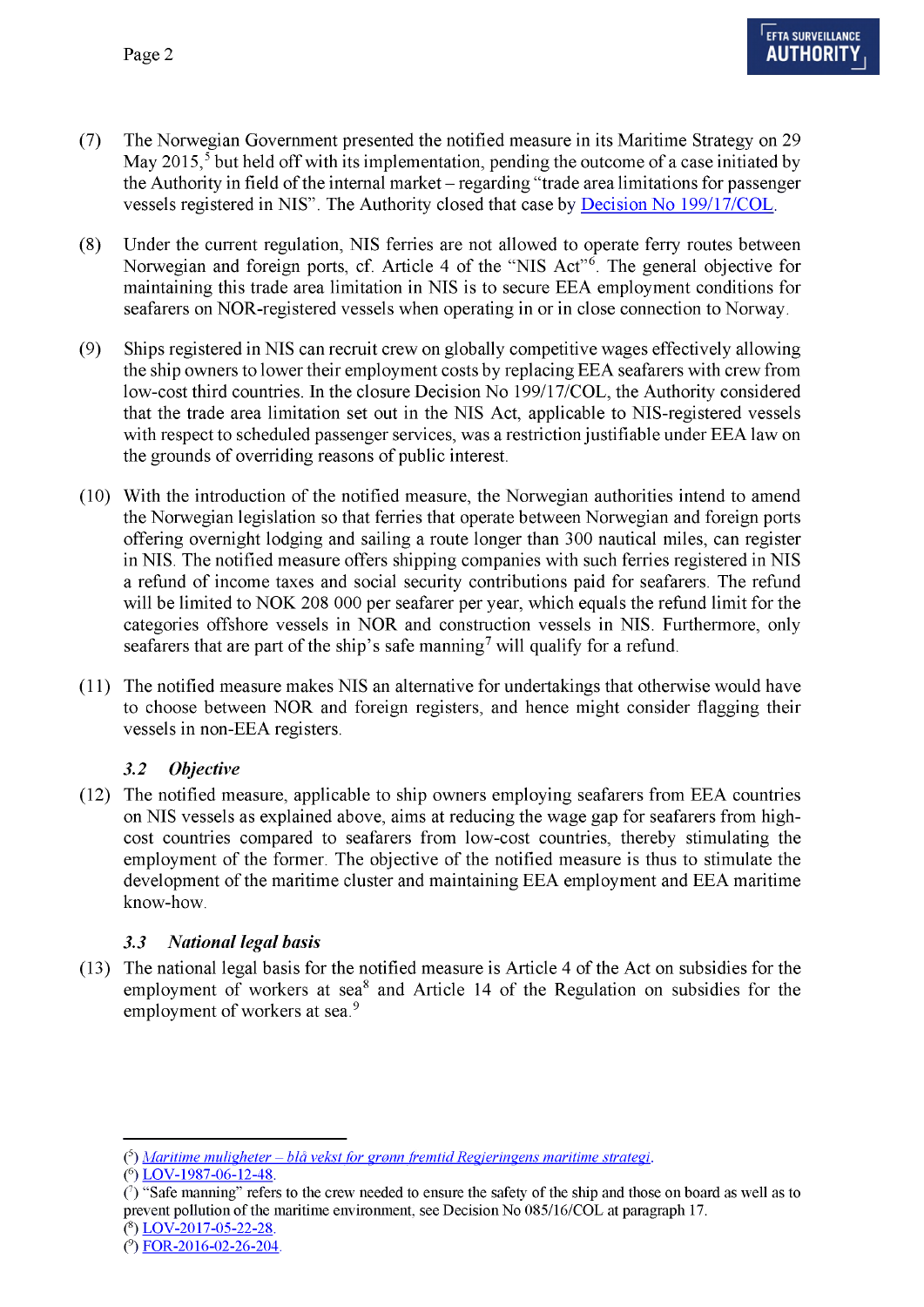## *3.4 Aid instrument*

(14) The notified measure provides for direct grants in the form of reimbursement of taxes and social security contributions paid by the eligible undertakings.

## *3.5 Beneficiaries, budget and duration*

- (15) The beneficiaries are shipping companies with certain passenger ships operating between Norwegian and foreign ports registered in NIS, see paragraph [\(10\) a](#page-1-3)bove.
- (16) The notified measure is planned to enter into force on 1 July 2018. Shipping companies can apply under the notified measure by mid-September, and the first payments will take place in October 2018. For 2018 the expenses for the extended scheme is estimated to NOK 16.67 million. The annual budget appropriation for a full year is estimated to NOK 50 million.\*
- (17) The notified measure does not have a bearing on the Authority's approved duration of the tax refund scheme, which remains valid until 28 February 2026.

## **4 Presence of state aid**

(18) Article 61(1) of the EEA Agreement reads as follows:

"Save as otherwise provided in this Agreement, any aid granted by EC Member States, EFTA States or through State resources in any form whatsoever which distorts or threatens to distort competition by favouring certain undertakings or the production of certain goods shall, in so far as it affects trade between Contracting Parties, be incompatible with the functioning of this Agreement".

- (19) The qualification of a measure as aid within the meaning of this provision requires that the measure must (i) be granted by the state or through state resources; (ii) confer an advantage on an undertaking; (iii) favour certain undertakings (selectivity); and (iv) be liable to distort competition and affect trade.
- (20) The Authority has concluded that the tax refund scheme constitutes a state aid scheme within the meaning of Article 61(1) of the EEA Agreement. There is nothing in the current notification which alters this conclusion.
- (21) The measure entails a refund of income tax and social security contributions. The funds used for the refunds stem from the state budget. It is therefore granted through state resources. These refunds compensate eligible shipping companies for charges which are normally borne from their budgets. The refunds therefore confer an advantage on the companies. The measure is selective as it is only directed towards the maritime sector and shipping companies with certain vessels registered in NIS engaged in foreign trade. Shipping activities are essentially carried out on a worldwide market. The shipping companies benefitting from the tax refund scheme carry out economic activities in competition with other shipping companies from third countries and from other EEA States. The support under the tax refund scheme strengthens the position of its beneficiaries. The support therefore is liable to distort competition and affect trade within the EEA. On this basis, the Authority concludes that the notified measure constitutes state aid within the meaning of Article 61(1) of the EEA Agreement.

**<sup>\*</sup> This paragraph was amended on 16 April 2018 to correct a clerical error.**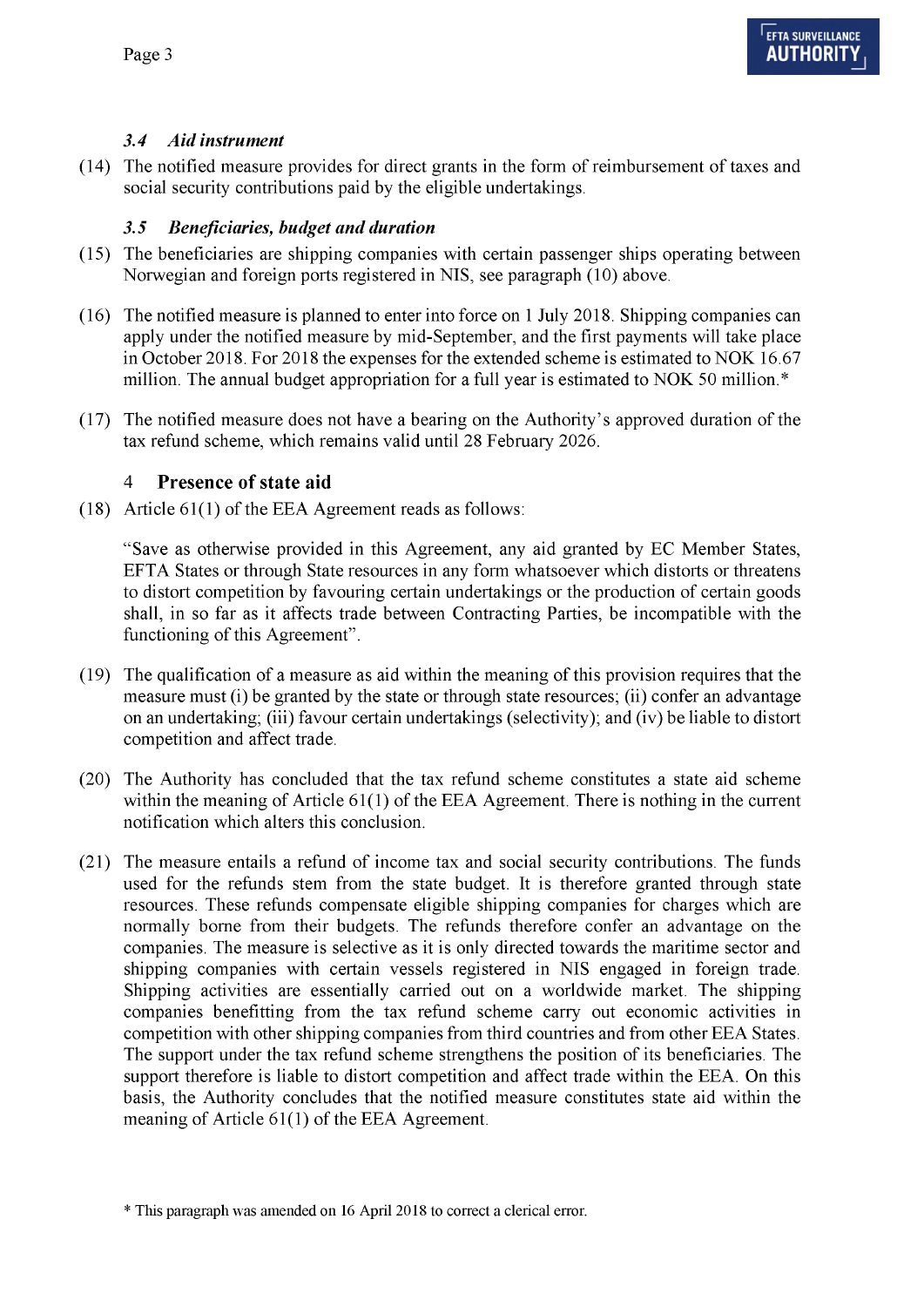## **5 Procedural requirements**

- (22) Pursuant to Article 1(3) of Part I of Protocol 3 to the Agreement between the EFTA States on the Establishment of a Surveillance Authority and a Court of Justice ("Protocol 3"): "The EFTA Surveillance Authority shall be informed, in sufficient time to enable it to submit its comments, of any plans to grant or alter aid...... The State concerned shall not put its proposed measures into effect until the procedure has resulted in a final decision."
- (23) The Norwegian authorities have submitted a notification of the planned aid measure and have not let the notified measure enter into force prior to this approval. They have therefore complied with the obligations under Article 1(3) of Part I of Protocol 3.

# **fi Compatibility of the aid measure**

- (24) The Authority has issue[d Guidelines on aid to maritime transport \(](http://www.eftasurv.int/media/uncategorized/Aid-to-maritime-transport.pdf)"the AMT")<sup>[10](#page-3-0)</sup> which describe how the Authority will assess the compatibility of aid under Article 61(3)(c) of the EEA Agreement to the maritime sector.
- (25) Maritime transport services are of vital importance to the EEA.<sup>11</sup> The EEA maritime transport sector faces fierce international competition from vessels registered in third countries. A large part of the EEA fleet continues to be registered under flags of third countries. This is because the registers of third countries which apply open register policies - some of which are called "flags of convenience" - have continued and are still continuing to enjoy a significant competitive edge over the registers of EEA States.<sup>[12](#page-3-0)</sup>
- (26) State aid schemes that contribute to the consolidation of the maritime cluster established in the EEA States, that help maintain and improve maritime know-how and that protect and promote the employment of EEA seafarers may be introduced.<sup>[13](#page-3-1)</sup>
- (27) The objective of the notified measure is to stimulate the development of the maritime cluster and maintain EEA employment. The Authority notes that passenger ship services between Norwegian and foreign ports are open for competition from foreign flagged vessels, and the companies are free to register ships in any foreign register that provide for the possibility to employ foreign seafarers on the basis of their national wage conditions.
- (28) The Norwegian authorities consider there to be a risk of a further decline in the employment of EEA seafarers. The Authority has no reason to doubt this assessment. In light of this, the notified measure is an appropriate measure and thus in line with the objectives of the AMT.
- (29) It is the view of the Authority that operating aid is justified in light of the fierce competition that the shipping industry is subject to from third countries.<sup>[14](#page-3-1)</sup>
- (30) The Authority also notes that the aid is limited to reimbursements of tax and social security contributions paid to the authorities, and that the intensity is limited to NOK 208 000 per seafarer per year. The AMT section 11 paragraph (2) allows for a "reduction to zero of taxation and social charges for seafarers". As an undertaking can only get reimbursements for tax and social security contributions already incurred it will never be in a position to

<span id="page-3-0"></span>**<sup>(10)</sup> OJ C 103, 28.4.2005, p. 24 and EEA Supplement No 21, 28.4.2005, p. 18.**

**<sup>(</sup>n ) AMT section 1 paragraph (1).**

**<sup>(12)</sup> AMT section 1 paragraph (6).**

<span id="page-3-1"></span>**<sup>(13)</sup> AMT section 2.2 paragraph (1).**

**<sup>(14)</sup> AMT section 1.2 paragraph (10).**